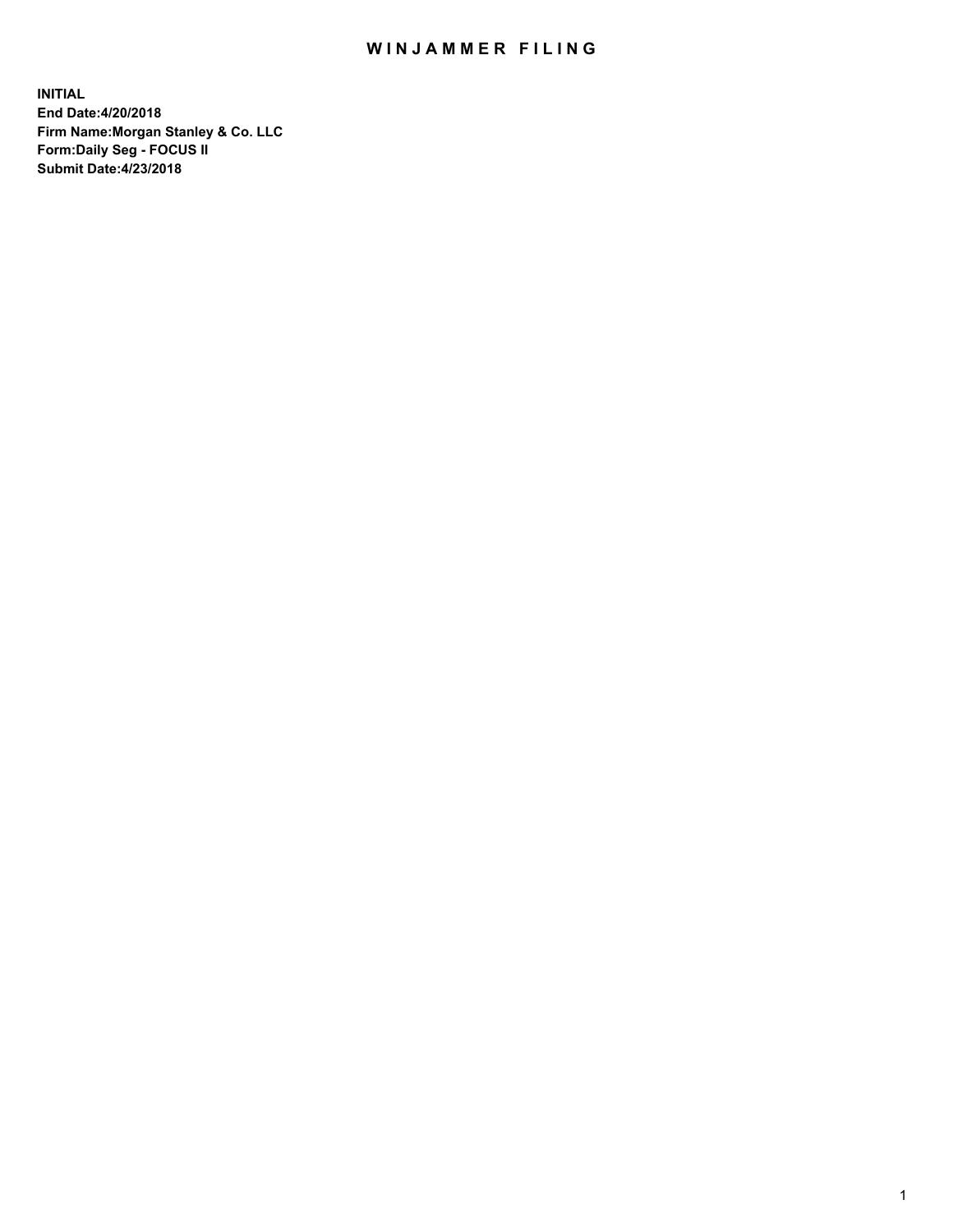### **INITIAL End Date:4/20/2018 Firm Name:Morgan Stanley & Co. LLC Form:Daily Seg - FOCUS II Submit Date:4/23/2018 Daily Segregation - Cover Page**

| Name of Company<br><b>Contact Name</b><br><b>Contact Phone Number</b><br><b>Contact Email Address</b>                                                                                                                                                                                                                          | Morgan Stanley & Co. LLC<br>Ikram Shah<br>212-276-0963<br>lkram.shah@morganstanley.com |
|--------------------------------------------------------------------------------------------------------------------------------------------------------------------------------------------------------------------------------------------------------------------------------------------------------------------------------|----------------------------------------------------------------------------------------|
| FCM's Customer Segregated Funds Residual Interest Target (choose one):<br>a. Minimum dollar amount: ; or<br>b. Minimum percentage of customer segregated funds required:%; or<br>c. Dollar amount range between: and; or<br>d. Percentage range of customer segregated funds required between: % and %.                        | 331,000,000<br>0 <sub>0</sub><br>00                                                    |
| FCM's Customer Secured Amount Funds Residual Interest Target (choose one):<br>a. Minimum dollar amount: ; or<br>b. Minimum percentage of customer secured funds required:%; or<br>c. Dollar amount range between: and; or<br>d. Percentage range of customer secured funds required between:% and%.                            | 140,000,000<br>0 <sub>0</sub><br>0 <sub>0</sub>                                        |
| FCM's Cleared Swaps Customer Collateral Residual Interest Target (choose one):<br>a. Minimum dollar amount: ; or<br>b. Minimum percentage of cleared swaps customer collateral required:% ; or<br>c. Dollar amount range between: and; or<br>d. Percentage range of cleared swaps customer collateral required between:% and%. | 92,000,000<br>0 <sub>0</sub><br>0 <sub>0</sub>                                         |

Attach supporting documents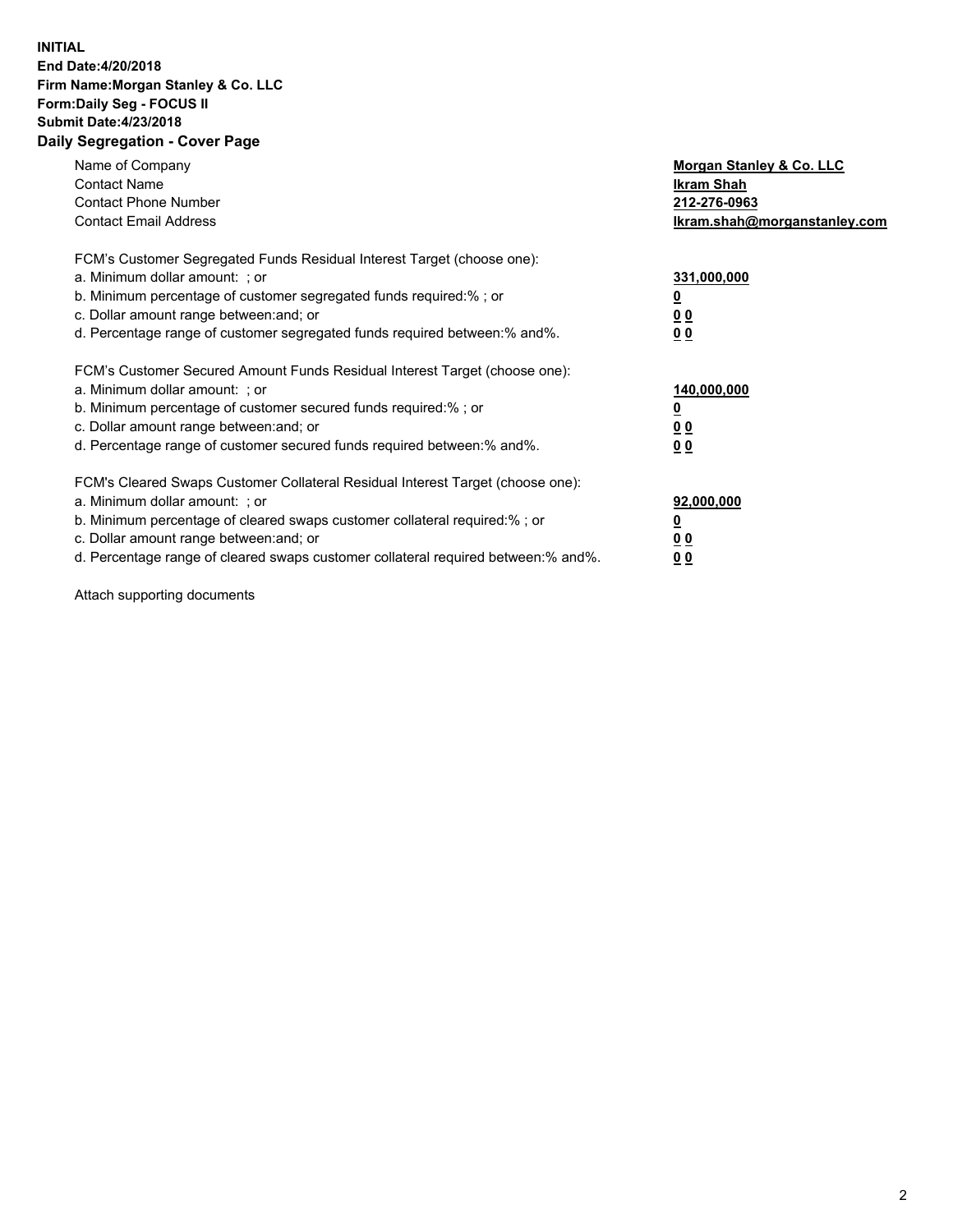# **INITIAL End Date:4/20/2018 Firm Name:Morgan Stanley & Co. LLC Form:Daily Seg - FOCUS II Submit Date:4/23/2018**

# **Daily Segregation - Secured Amounts**

|    | Foreign Futures and Foreign Options Secured Amounts                                                        |                                   |
|----|------------------------------------------------------------------------------------------------------------|-----------------------------------|
|    | Amount required to be set aside pursuant to law, rule or regulation of a foreign                           | $0$ [7305]                        |
|    | government or a rule of a self-regulatory organization authorized thereunder                               |                                   |
| 1. | Net ledger balance - Foreign Futures and Foreign Option Trading - All Customers                            |                                   |
|    | A. Cash                                                                                                    | 3,099,239,021 [7315]              |
|    | B. Securities (at market)                                                                                  | 2,059,760,191 [7317]              |
| 2. | Net unrealized profit (loss) in open futures contracts traded on a foreign board of trade                  | 498,231,264 [7325]                |
| 3. | Exchange traded options                                                                                    |                                   |
|    | a. Market value of open option contracts purchased on a foreign board of trade                             | 34,226,809 [7335]                 |
|    | b. Market value of open contracts granted (sold) on a foreign board of trade                               | -34,848,496 [7337]                |
| 4. | Net equity (deficit) (add lines 1.2. and 3.)                                                               | 5,656,608,789 [7345]              |
| 5. | Account liquidating to a deficit and account with a debit balances - gross amount                          | 19,316,115 [7351]                 |
|    | Less: amount offset by customer owned securities                                                           | -18,816,279 [7352] 499,836 [7354] |
| 6. | Amount required to be set aside as the secured amount - Net Liquidating Equity                             | 5,657,108,625 [7355]              |
|    | Method (add lines 4 and 5)                                                                                 |                                   |
| 7. | Greater of amount required to be set aside pursuant to foreign jurisdiction (above) or line                | 5,657,108,625 [7360]              |
|    | 6.                                                                                                         |                                   |
|    | FUNDS DEPOSITED IN SEPARATE REGULATION 30.7 ACCOUNTS                                                       |                                   |
| 1. | Cash in banks                                                                                              |                                   |
|    | A. Banks located in the United States                                                                      | 364,639,979 [7500]                |
|    | B. Other banks qualified under Regulation 30.7                                                             | 886,297,628 [7520] 1,250,937,607  |
|    |                                                                                                            | [7530]                            |
| 2. | Securities                                                                                                 |                                   |
|    | A. In safekeeping with banks located in the United States                                                  | 289,970,865 [7540]                |
|    | B. In safekeeping with other banks qualified under Regulation 30.7                                         | 0 [7560] 289,970,865 [7570]       |
| 3. | Equities with registered futures commission merchants                                                      |                                   |
|    | A. Cash                                                                                                    | 5,351,730 [7580]                  |
|    | <b>B.</b> Securities                                                                                       | $0$ [7590]                        |
|    | C. Unrealized gain (loss) on open futures contracts                                                        | 498,757 [7600]                    |
|    | D. Value of long option contracts                                                                          | $0$ [7610]                        |
|    | E. Value of short option contracts                                                                         | 0 [7615] 5,850,487 [7620]         |
| 4. | Amounts held by clearing organizations of foreign boards of trade                                          |                                   |
|    | A. Cash                                                                                                    | $0$ [7640]                        |
|    | <b>B.</b> Securities                                                                                       | $0$ [7650]                        |
|    | C. Amount due to (from) clearing organization - daily variation                                            | $0$ [7660]                        |
|    | D. Value of long option contracts                                                                          | $0$ [7670]                        |
|    | E. Value of short option contracts                                                                         | 0 [7675] 0 [7680]                 |
| 5. | Amounts held by members of foreign boards of trade                                                         |                                   |
|    | A. Cash                                                                                                    | 2,033,491,758 [7700]              |
|    | <b>B.</b> Securities                                                                                       | 1,769,789,326 [7710]              |
|    | C. Unrealized gain (loss) on open futures contracts                                                        | 497,732,507 [7720]                |
|    | D. Value of long option contracts                                                                          | 34,226,809 [7730]                 |
|    | E. Value of short option contracts                                                                         | -34,848,496 [7735] 4,300,391,904  |
|    |                                                                                                            | [7740]                            |
| 6. | Amounts with other depositories designated by a foreign board of trade                                     | $0$ [7760]                        |
| 7. | Segregated funds on hand                                                                                   | $0$ [7765]                        |
| 8. | Total funds in separate section 30.7 accounts                                                              | 5,847,150,863 [7770]              |
| 9. | Excess (deficiency) Set Aside for Secured Amount (subtract line 7 Secured Statement<br>Page 1 from Line 8) | 190,042,238 [7380]                |

- 10. Management Target Amount for Excess funds in separate section 30.7 accounts **140,000,000** [7780]
- 11. Excess (deficiency) funds in separate 30.7 accounts over (under) Management Target **50,042,238** [7785]

#### **5** [7360]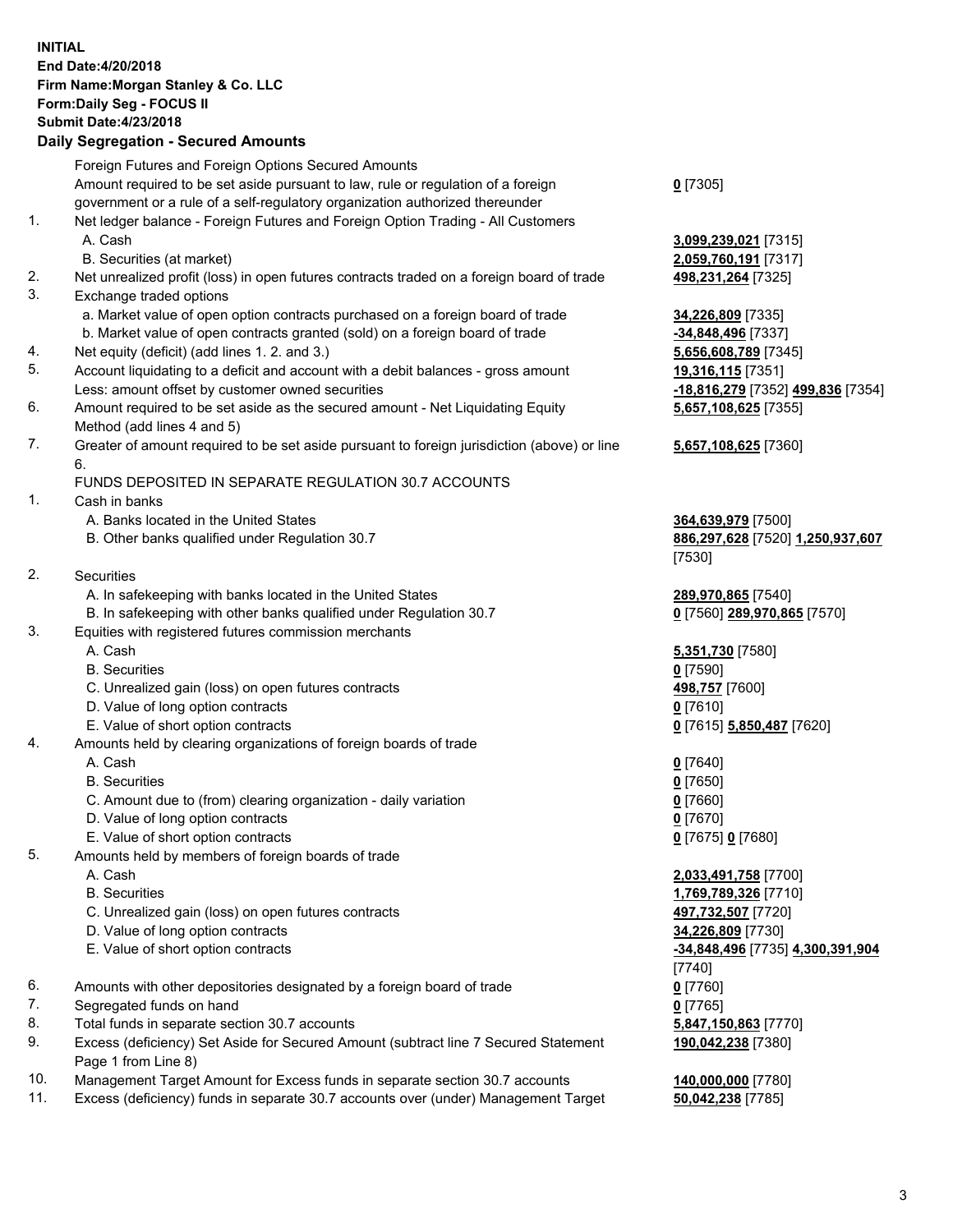**INITIAL End Date:4/20/2018 Firm Name:Morgan Stanley & Co. LLC Form:Daily Seg - FOCUS II Submit Date:4/23/2018 Daily Segregation - Segregation Statement** SEGREGATION REQUIREMENTS(Section 4d(2) of the CEAct) 1. Net ledger balance A. Cash **10,099,413,340** [7010] B. Securities (at market) **5,173,272,076** [7020] 2. Net unrealized profit (loss) in open futures contracts traded on a contract market **-10,845,426** [7030] 3. Exchange traded options A. Add market value of open option contracts purchased on a contract market **439,957,644** [7032] B. Deduct market value of open option contracts granted (sold) on a contract market **-685,136,183** [7033] 4. Net equity (deficit) (add lines 1, 2 and 3) **15,016,661,451** [7040] 5. Accounts liquidating to a deficit and accounts with debit balances - gross amount **441,384,448** [7045] Less: amount offset by customer securities **-402,252,062** [7047] **39,132,386** [7050] 6. Amount required to be segregated (add lines 4 and 5) **15,055,793,837** [7060] FUNDS IN SEGREGATED ACCOUNTS 7. Deposited in segregated funds bank accounts A. Cash **3,888,230,473** [7070] B. Securities representing investments of customers' funds (at market) **0** [7080] C. Securities held for particular customers or option customers in lieu of cash (at market) **1,081,346,694** [7090] 8. Margins on deposit with derivatives clearing organizations of contract markets A. Cash **6,643,724,150** [7100] B. Securities representing investments of customers' funds (at market) **0** [7110] C. Securities held for particular customers or option customers in lieu of cash (at market) **4,091,925,382** [7120] 9. Net settlement from (to) derivatives clearing organizations of contract markets **-31,991,678** [7130] 10. Exchange traded options A. Value of open long option contracts **439,957,644** [7132] B. Value of open short option contracts **-685,136,183** [7133] 11. Net equities with other FCMs A. Net liquidating equity **4,187,427** [7140] B. Securities representing investments of customers' funds (at market) **0** [7160] C. Securities held for particular customers or option customers in lieu of cash (at market) **0** [7170] 12. Segregated funds on hand **0** [7150] 13. Total amount in segregation (add lines 7 through 12) **15,432,243,909** [7180] 14. Excess (deficiency) funds in segregation (subtract line 6 from line 13) **376,450,072** [7190]

- 15. Management Target Amount for Excess funds in segregation **331,000,000** [7194]
- 16. Excess (deficiency) funds in segregation over (under) Management Target Amount Excess

**45,450,072** [7198]